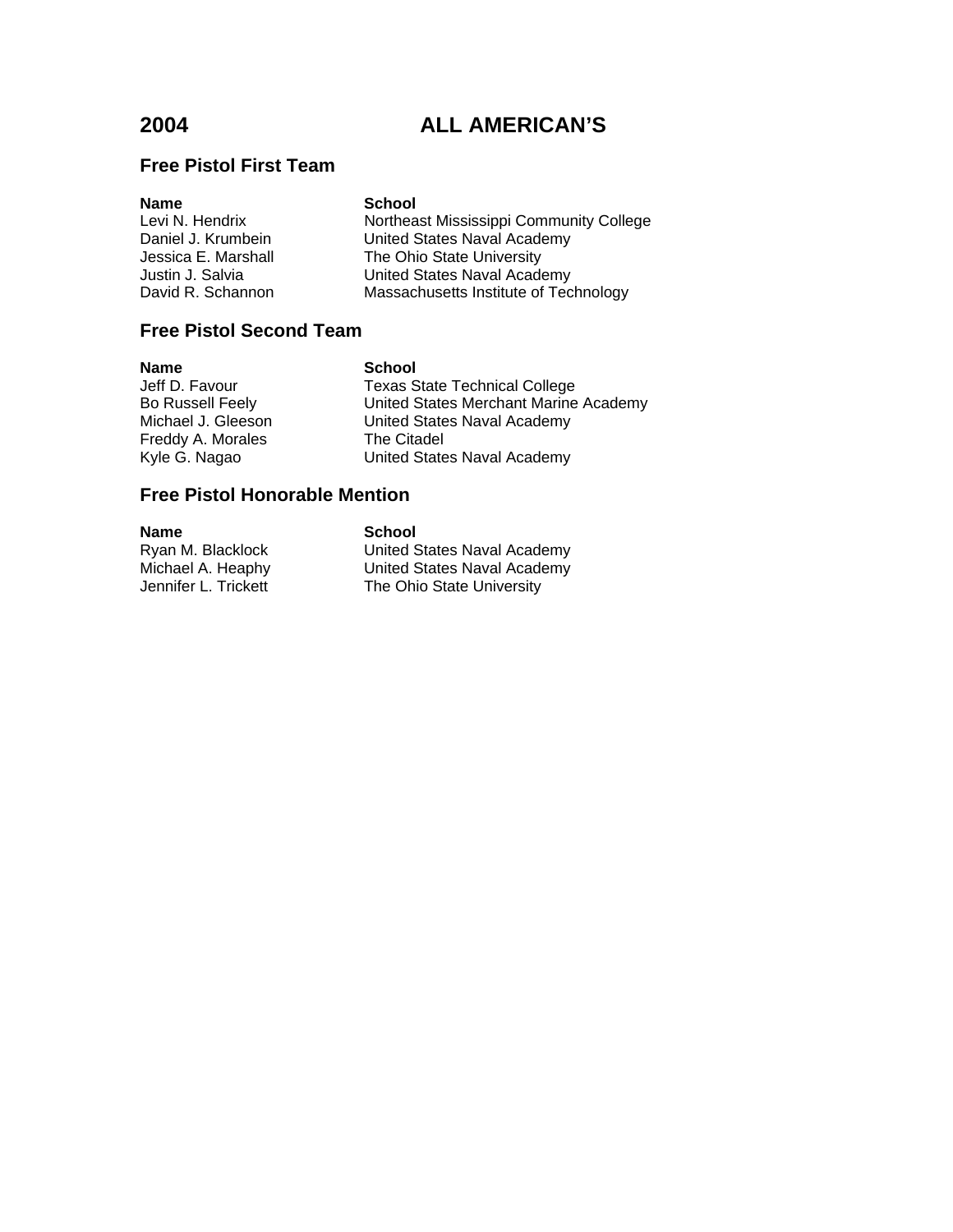## **Standard Pistol First Team**

| United States Naval Academy             |
|-----------------------------------------|
| United States Naval Academy             |
| Northeast Mississippi Community College |
|                                         |
| United States Naval Academy             |
|                                         |

## **Standard Pistol Second Team**

**Name**<br> **School**<br> **School**<br> **School**<br> **School**<br> **School**<br> **School**<br> **School** 

Texas State Technical College Daniel J. Krumbein United States Naval Academy<br>Jessica E. Marshall The Ohio State University The Ohio State University Ryan B. Popiel United States Coast Guard Academy Jennifer L. Trickett The Ohio State University

### **Standard Pistol Honorable Mention**

| <b>Name</b>         | School                         |
|---------------------|--------------------------------|
| Matthew G. Berthold | United States Naval Academy    |
| Gail A. Kollhoff    | United States Naval Academy    |
| Maxwell B. Pappas   | United States Military Academy |

### **Sport Pistol First Team**

#### **Name** School

Jennifer E. Leong United States Coast Guard Academy<br>Jessica E. Marshall The Ohio State University Jessica E. Marshall The Ohio State University<br>Jennifer L. Trickett The Ohio State University

The Ohio State University

**Sport Pistol Second Team**

**Name**<br> **School**<br> **School**<br> **School**<br> **School**<br> **School**<br> **School**<br> **School** 

**Clemson University** Gail A. Kollhoff United States Naval Academy Mindi C. Updegraff United States Military Academy

## **Sport Pistol Honorable Mention**

| <b>Name</b>        | School                            |
|--------------------|-----------------------------------|
| Jennifer M. Jojola | United States Coast Guard Academy |
| Patricia J. Teakle | United States Military Academy    |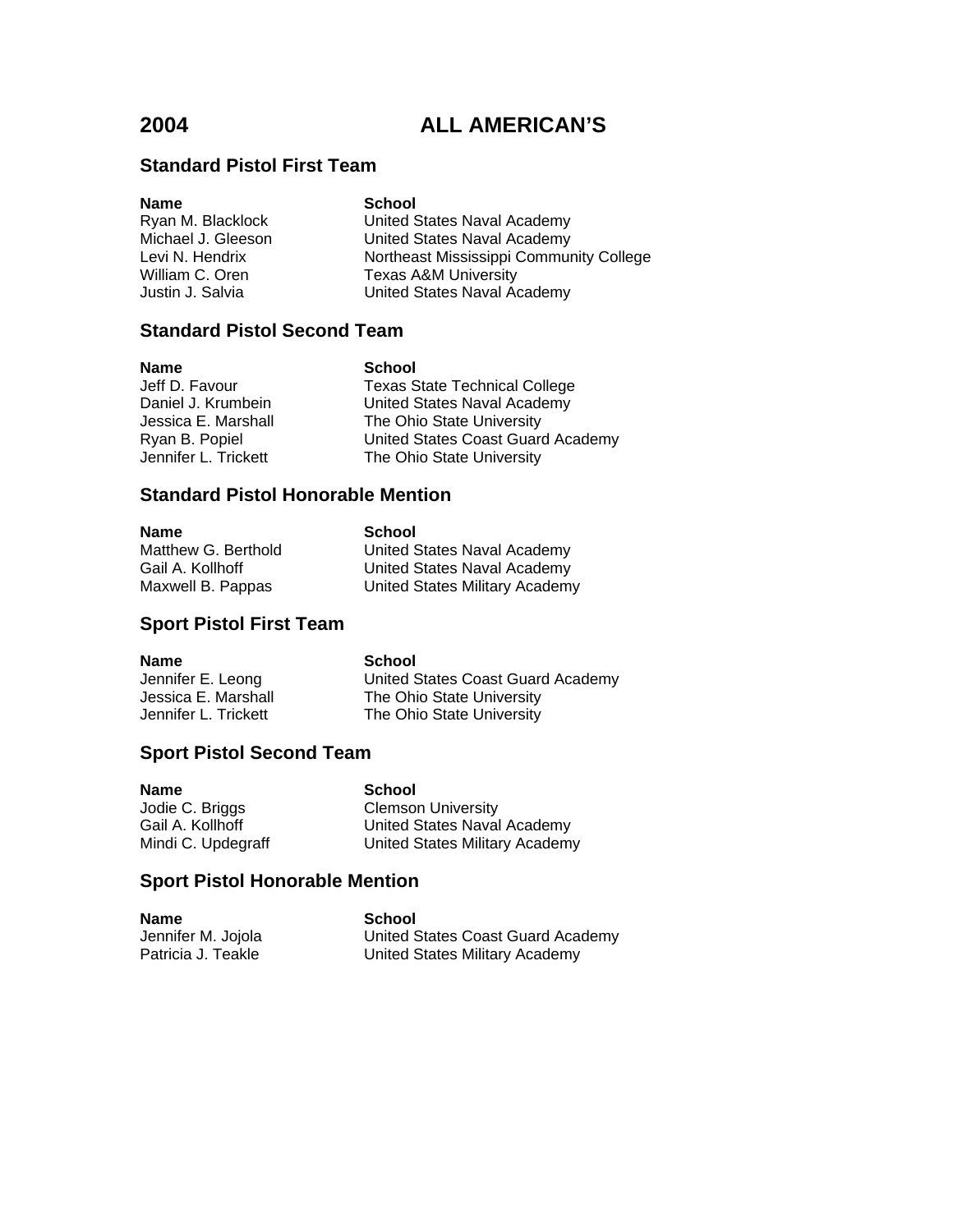## **Air Pistol First Team**

#### **Name** School

Michael J. Gleeson United States Naval Academy Levi N. Hendrix **Northeast Mississippi Community College**<br>
Gail A. Kollhoff **Norther College** United States Naval Academy United States Naval Academy Daniel J. Krumbein United States Naval Academy Jessica E. Marshall The Ohio State University<br>
Kyle G. Nagao Kyle United States Naval Acade United States Naval Academy David R. Schannon Massachusetts Institute of Technology Jennifer L. Trickett The Ohio State University<br>Mindi C. Updegraff The United States Military Academy United States Military Academy

## **Air Pistol Second Team**

**Name** School

Freddy A. Morales The Citadel

Jodie C. Briggs The Clemson University<br>
Ashley Davis Ashley Diversity of Utah University of Utah Jeff D. Favour Texas States Technical College Jennifer E. Leong United States Coast Guard Academy Bruce Moore The Ohio State University Matthew B. Neyland United States Military Academy<br>
Justin J. Salvia Canada United States Naval Academy United States Naval Academy

## **Air Pistol Honorable Mention**

Leslie C. Nelson University of Utah Javier Roman<br>Quinndon K. Sparks **The Citadel**<br>University of Utah Quinndon K. Sparks

#### **Name** School

Bo Russell Feely United States Merchant Marine Academy Michael A. Heaphy United States Naval Academy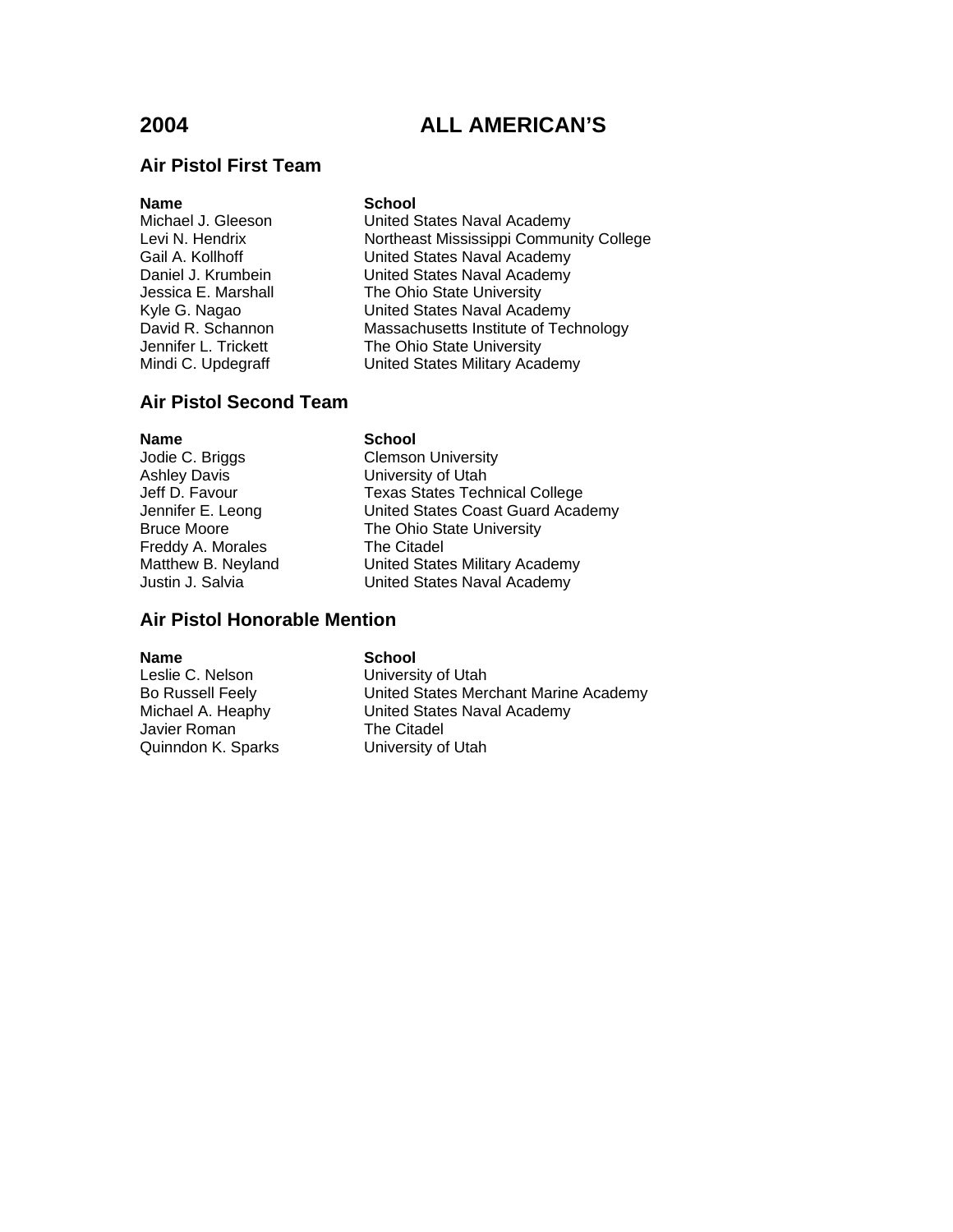#### **Smallbore Rifle First Team**

**Name School** Hannah L. Kerr Xavier University Ryan T. Tanoue **University of Nevada**<br>
Matthew J. Wallace **University of Alaska-**

United States Naval Academy Nicole M. Allaire **Micole M. Allaire** West Virginia University<br>
University of Alaska- Fai Joseph A. Hein **University of Alaska- Fairbanks**<br>Morgan C. Hicks **Murray State University** Murray State University Karl Olsson **University of Alaska- Fairbanks** Matthew L. Rawlings University of Alaska- Fairbanks Matthew J. Wallace **University of Alaska- Fairbanks**<br>Bradley S. Wheeldon **University of Kentucky University of Kentucky** 

## **Smallbore Rifle Second Team**

# **Name**<br>
Misty Chanek<br>
Misty Chanek<br> **School** Jason P. Nutter Norwich University

University of Nebraska Paul A. Charbonneau United States Military Academy Vicki A. Goss University of Kentucky Jacksonville State University Christopher J. Hill United States Air Force Academy Jason LaBella **Rose- Hulman University** Michael J. Miller **United States Naval Academy** Robert R. Purdy Murray State University Kevin P. Simon Jacksonville State University

### **Smallbore Rifle Honorable Mention**

Kristina L. Fehlings **University of Nebraska** Richard A. Gauvin, Jr. Xavier University Jeffrey S. Hamberg University of Kentucky Melissa L. Downsbrough University of Nebraska

**Name School**